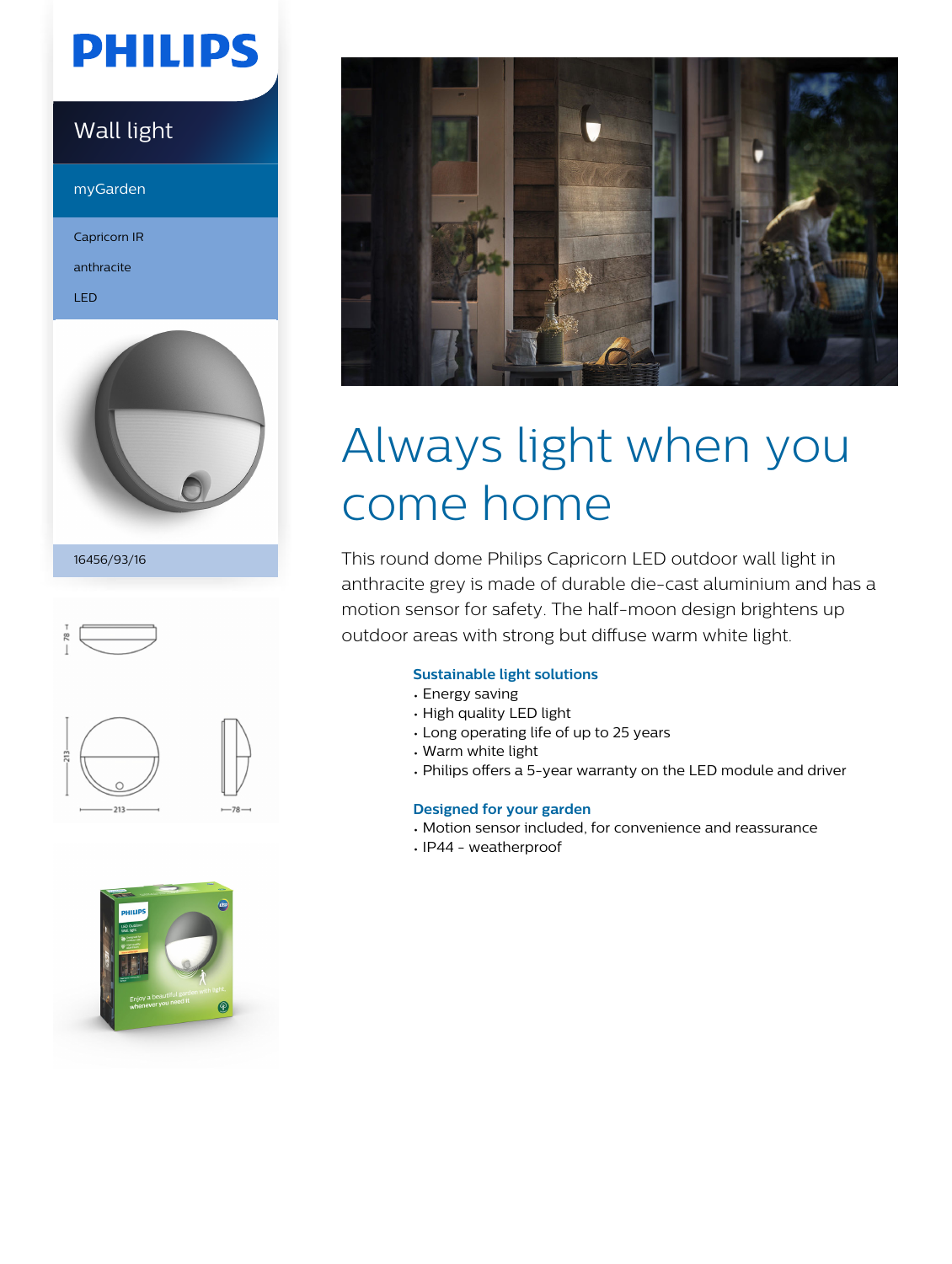## 16456/93/16

# **Highlights**

#### **Energy saving**



This Philips energy-saving lamp conserves energy compared with traditional light sources, helping you to save money on your electricity bills and do your bit for the environment.

#### **High quality LED light**



The LED technology integrated into this Philips lamp is a unique solution developed by Philips. It turns on instantly, enables an optimal light output and brings out vivid colours in your home.

#### **Long operating life**



A light source you can trust. The LED bulb, delivered with this Philips LED lamp, will last up to 25,000 hours (which equals 25 years on the basis of an average use of 3 hours/day with at least of 13,000 on/off switching cycles). It feels so good to think that you won't have to worry about maintenance or light bulb replacement while having the perfect light ambience in your home.

#### **Warm white light**



Light can have different colour temperatures, indicated in units called Kelvin (K). Lamps with a low Kelvin value produce a warm, more cosy light, while those with a higher Kelvin value produce a cool, more energising light. This Philips lamp offers warm white light for a cosy atmosphere.

#### **5-year warranty on LED system**



On top of the standard 2-year warranty for this lamp, Philips offers a 5-year warranty on the LED system, meaning the LED module and the driver in this lamp.

#### **Motion sensor included**



A motion sensor is included to welcome you when you return home or let you know when someone has arived. When the sensor detects movement, the lamp switches on automatically.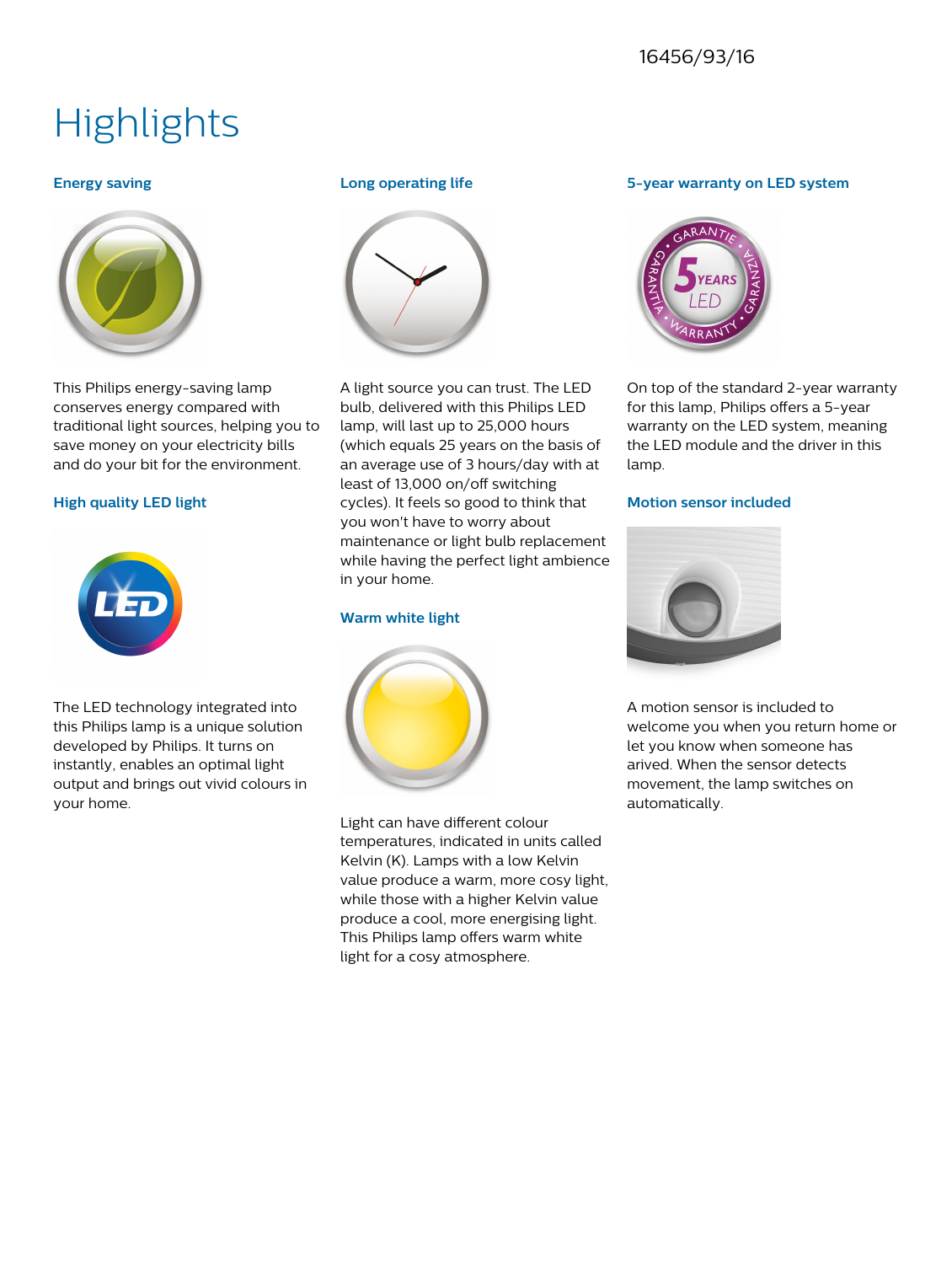## 16456/93/16

#### **IP44 - weatherproof** This Philips outdoor light is especially



# IP44: it is protected against splashing

### water. This product is most commonly used and ideal for general outdoor use.

# Specifications

#### **Design and finishing**

- Colour: anthracite
- Material: aluminium

#### **Extra feature/accessory incl.**

- 5 year warranty on the LED module: Yes
- Fully weatherproof: Yes
- LED integrated: Yes
- Motion sensor: Yes

#### **Garden area**

• Garden area: Front garden

#### **Miscellaneous**

- Especially designed for: Garden and Patio
- Style: Contemporary
- Type: Wall light
- EyeComfort: No

#### **Product dimensions and weight**

- Height: 21.4 cm
- Length: 21.4 cm
- Net weight: 0.490 kg
- Width: 7.8 cm

#### **Service**

• Warranty: 2 year(s)

#### **Technical specifications**

• Lifetime up to: 25,000 h

designed for humid outdoor

environments. It was tested rigorously to ensure its water resistance. The IP level is described by two figures: the first one refers to the protection level against dust, the second against water. This outdoor light is designed with

- Total lumen output fixture: 600 lm
- Mains power: 50 Hz
- Fixture dimmable: No
- LED: Yes
- Built-in LED: Yes
- Energy class included light source: Built-in LED
- Number of bulbs: 1
- Wattage bulb included: 6 W
- IP code: IP44
- Class of protection: II double insulated
- Light source replaceable: No